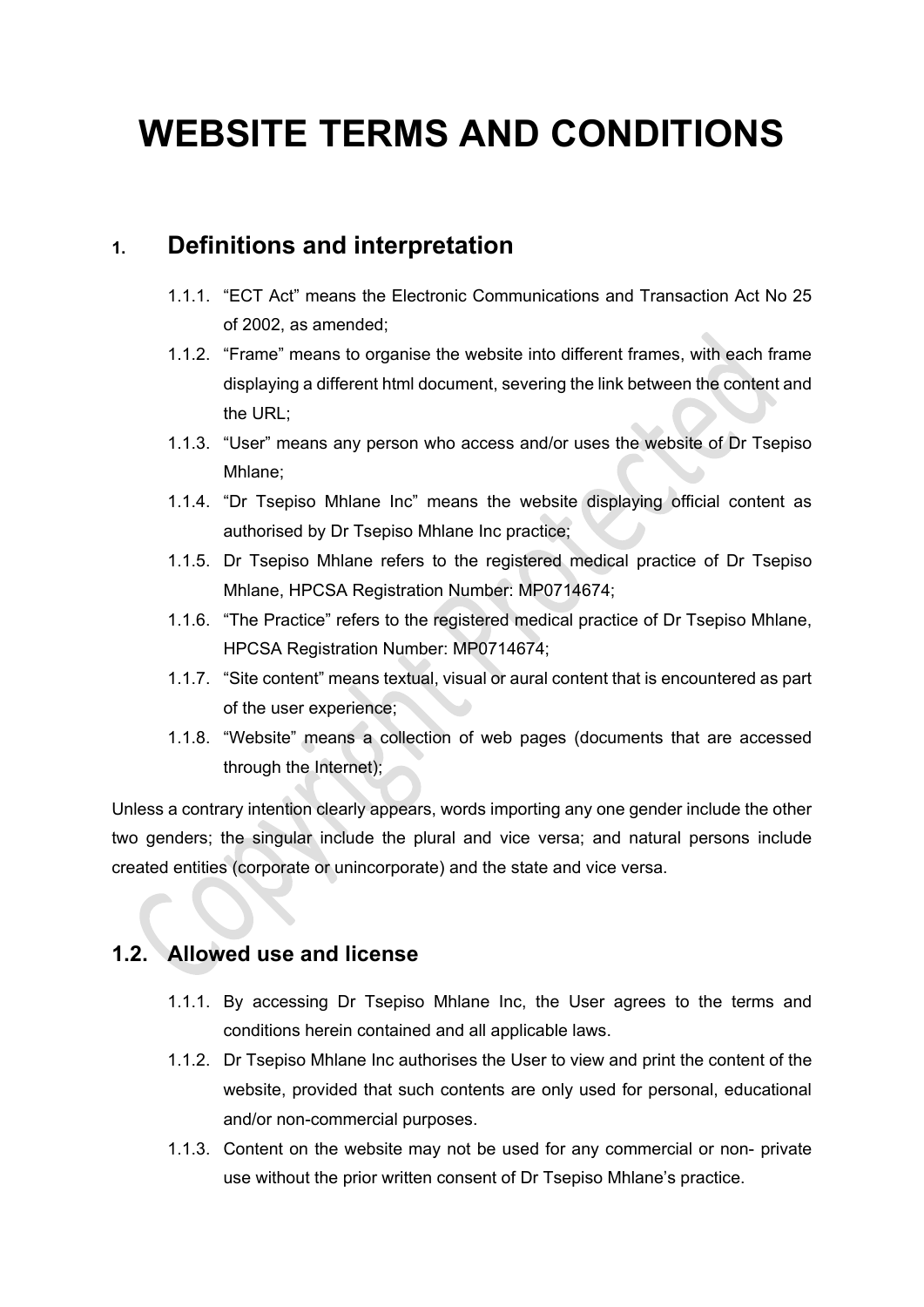- 1.1.4. Users may only access and use the website for lawful purposes.
- 1.1.5. No person may frame this website in any manner whatsoever without the prior written consent of Dr Tsepiso Mhlane's practice.
- 1.1.6. Users are not allowed to copy, reproduce, reuse, retransmit, adapt, publish, frame, post, upload, modify, broadcast or distribute any Site content in any way.

## **1.3. IP rights and domain names**

- 1.1.1. All intellectual property on the website, including but not limited to trademarks, domain names, patents, text, graphics, software, icons, hyperlinks, software, and design elements are the property of Dr Tsepiso Mhlane and are protected from infringement by domestic and international legislation.
- 1.1.2. All Site content remains the sole property of the relevant content owner and is protected under all relevant copyright, trademark, patent and other applicable laws.
- 1.1.3. Nothing on the Website should be construed as granting any licence or right to distribute content without the express written consent of Dr Tsepiso Mhlane.

#### **1.4. Severability**

If for any reason any of the provisions contained herein are found to be void or unenforceable it will be severed to the extent that it is void or unenforceable and the remaining provisions will continue in full force and effect.

#### **1.5. Waiver**

1.5.1 Although Dr Tsepiso Mhlane will make reasonable endeavours to ensure that the content on the website is reliable, inaccuracies may occur. It is therefore important that the User acknowledges that:

1.5.1.1. use of the website is at own risk;

1.5.1.2. the website is provided to the User 'as is'.

1.5.2. The User is furthermore prohibited from:

1.5.2.1. placing information, personal or otherwise, on Dr Tsepiso Mhlane Inc;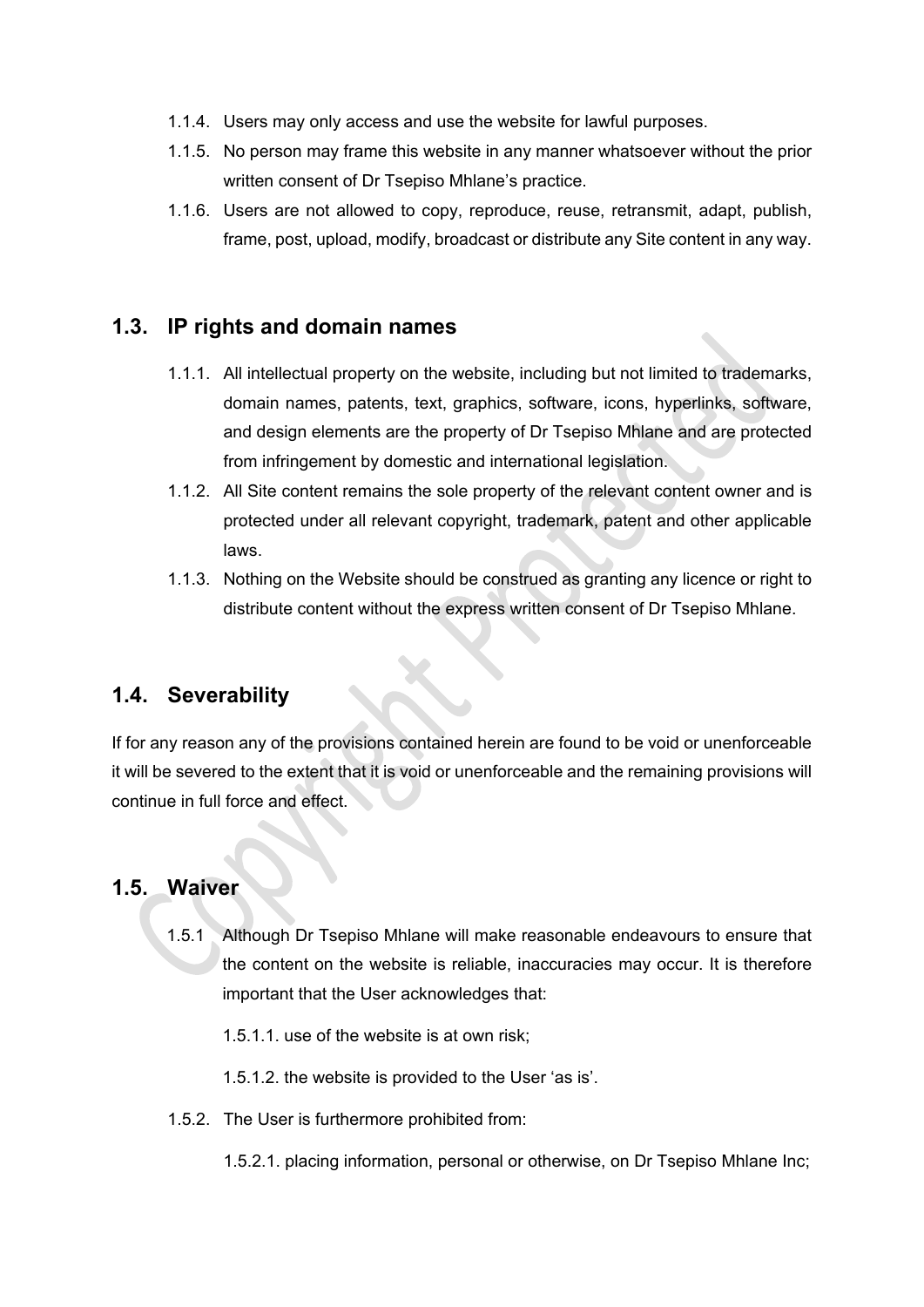1.5.2.2. creating additional hyperlinks on Dr Tsepiso Mhlane Inc;

1.5.2.3. defacing Dr Tsepiso Mhlane Inc;

1.5.2.4. deleting, altering and/or amending content on Dr Tsepiso Mhlane Inc.

#### **1.6. Hyperlinks**

- 1.6.1. The Website may provide hyperlinks to other websites not controlled by Dr Tsepiso Mhlane's practice. Such links do not imply the endorsement, agreement or support of the content of such other sites.
- 1.6.2. Downloading material from these sites may risk infringing intellectual property.
- 1.6.3. It is the User's responsibility to access the authenticity of any website which may be hyperlinked to Dr Tsepiso Mhlane Inc.
- 1.6.4. The Practice is not responsible for ensuring that hyperlinks are operational.

#### **1.7. Security**

- 1.7.1. Although Dr Tsepiso Mhlane acknowledges that a 100% secure online environment is unattainable, the Practice is committed to taking reasonable security measures to safeguard the content of its website.
- 1.7.2. The User's privacy is very important to Dr Tsepiso Mhlane. Any information provided to Dr Tsepiso Mhlane is therefore stored on a secure server.
- 1.7.3. Dr Tsepiso Mhlane does not sell or rent personal information about individual members (such as name, address, email address, telephone or fax number) to third parties.
- 1.7.4. Dr Tsepiso Mhlane may disclose personal information in response to a specific request by a law enforcement agency, subpoena, court order, or as required by law.
- 1.7.5. Dr Tsepiso Mhlane will collate the information which users give to the practice to provide users with services and personalise the use and visits of Dr Tsepiso Mhlane Inc.
- 1.7.6. Dr Tsepiso Mhlane may also use such information to inform users, about changes in the services Dr Tsepiso Mhlane offers and/or about features that may be of interest to Users. By providing Dr Tsepiso Mhlane with this information, users consent to Dr Tsepiso Mhlane's use of it for these purposes and for the purposes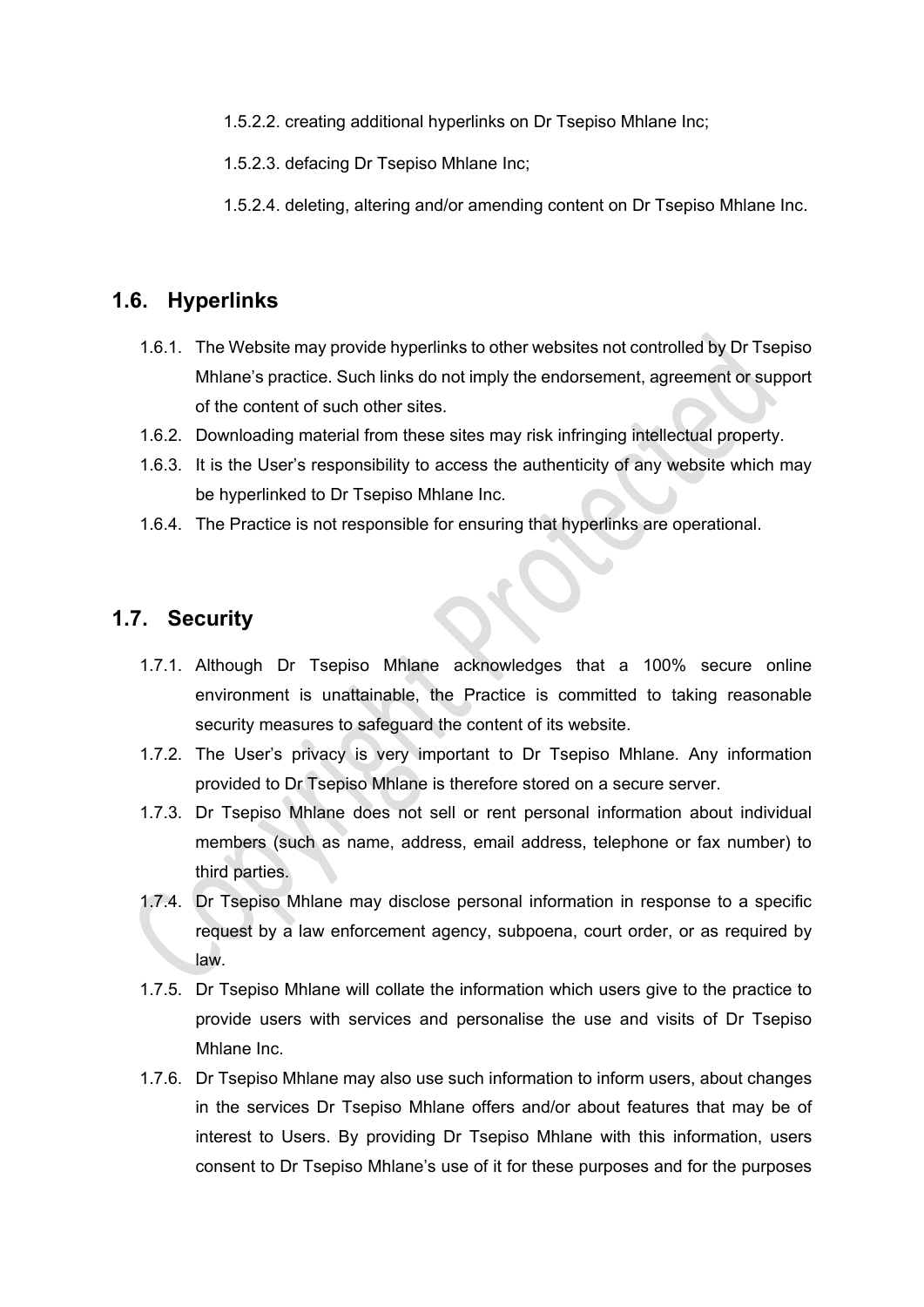outlined in Dr Tsepiso Mhlane's Privacy Policy, including for the purpose of processing User requests.

1.7.7. For further information regarding the Practice's treatment of a User's personal information, referred to the Privacy Policy.

#### **1.8. Disclaimer and limitation of liability**

- 1.8.1. Information contained on Dr Tsepiso Mhlane Inc is for information purposes only and not intended to constitute professional advice as circumstances will vary from person to person.
- 1.8.2. The Practice is not liable to Users for information posted on Dr Tsepiso Mhlane Inc.
- 1.8.3. The Practice is not liable for the actions of Users of Dr Tsepiso Mhlane Inc.
- 1.8.4. By using Dr Tsepiso Mhlane Inc, a User indemnifies, defends and holds harmless, its lawful agents, employees and representatives from all damages, losses and expenses, including legal expenses arising from the following:

1.8.4.1. any claims for the infringement of intellectual property rights, libel, defamation to any material the User may send to Dr Tsepiso Mhlane Inc;

1.8.4.2. the User's breach of any provisions of these terms and conditions of Dr Tsepiso Mhlane Inc;

1.8.4.3. any claims, cost, loss, damage or expense, whether directly or indirectly, whether monetary or otherwise, which any person may suffer as a result of or in consequence of the use of or reliance of any information or material provided for on Dr Tsepiso Mhlane Inc;

- 1.8.5. The Practice its lawful agents, employees and representatives are further indemnified in respect of any costs, losses, damages or expenses which any person may suffer as a result of entering into any transaction with any third party, including Dr Tsepiso Mhlane, its lawful agents, employees and representatives as a result of or in consequence of the reliance of any information contained on Dr Tsepiso Mhlane Inc or any related site.
- 1.8.6. In no event shall The Practice its lawful agents and representatives referred to in this website, be liable for any damages of whatsoever nature, whether for bodily, moral or material injury (including, without limiting, indirect, punitive, incidental and consequential damages, loss profits, expenses, costs, damage resulting from lost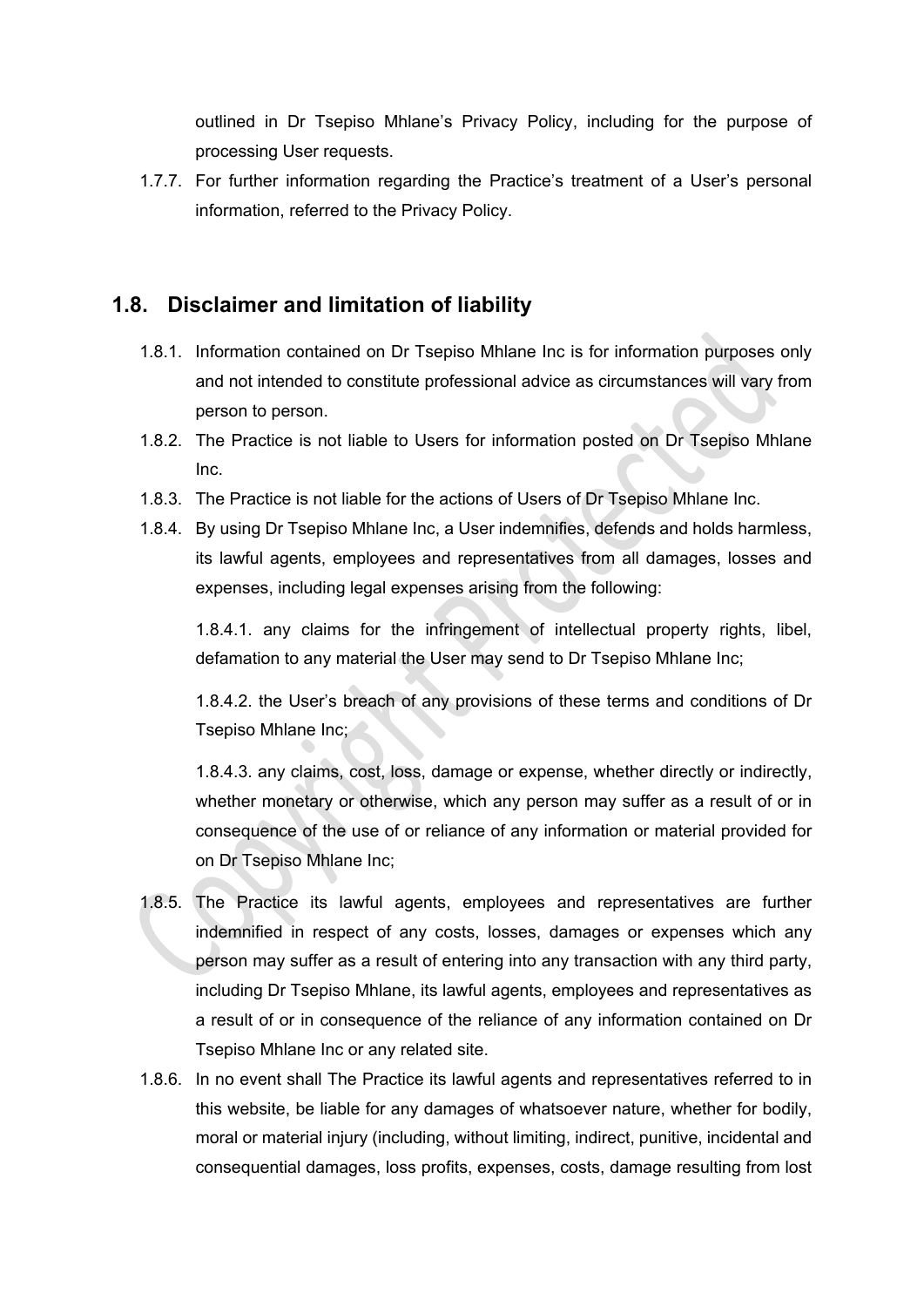data or business interruption) resulting from the use or inability to use Dr Tsepiso Mhlane Inc and the material contained therein, whether based on warranty, contractual or extra contractual liability, any other legal matters, and whether or not The Practice its lawful agents, employees and representatives are advised of the possibility of such damages.

#### **1.9. Removal and correction of content**

Users should report any untrue, inaccurate, illegal and/or harmful content appearing on Dr Tsepiso Mhlane Inc. Dr Tsepiso Mhlane undertakes to correct and/or remove any such content as soon as it becomes aware thereof.

#### **1.10. Entire agreement**

- 1.10.1. The terms and conditions set out herein constitute the whole agreement between the User and The Practice and shall take precedence over any disclaimer and/or legal notices attached to any communications and/or postings received by The Practice from the User.
- 1.10.2. Any failure by The Practice to exercise or enforce any rights or provisions shall not constitute a waiver of such rights or provisions.
- 1.10.3. No amendment of these terms and conditions or any provision or term hereof or of any other conditions contained on this website shall be binding unless made by and recorded in writing by The Practice.
- 1.10.4. To the extent permissible by law The Practice shall not be bound by any express or implied term, representation, warranty, promise or the like not recorded herein.

## **1.11. Applicable law**

Dr Tsepiso Mhlane Inc is hosted, controlled and operated from the Republic of South Africa, and therefore South African law governs the use of Dr Tsepiso Mhlane Inc.